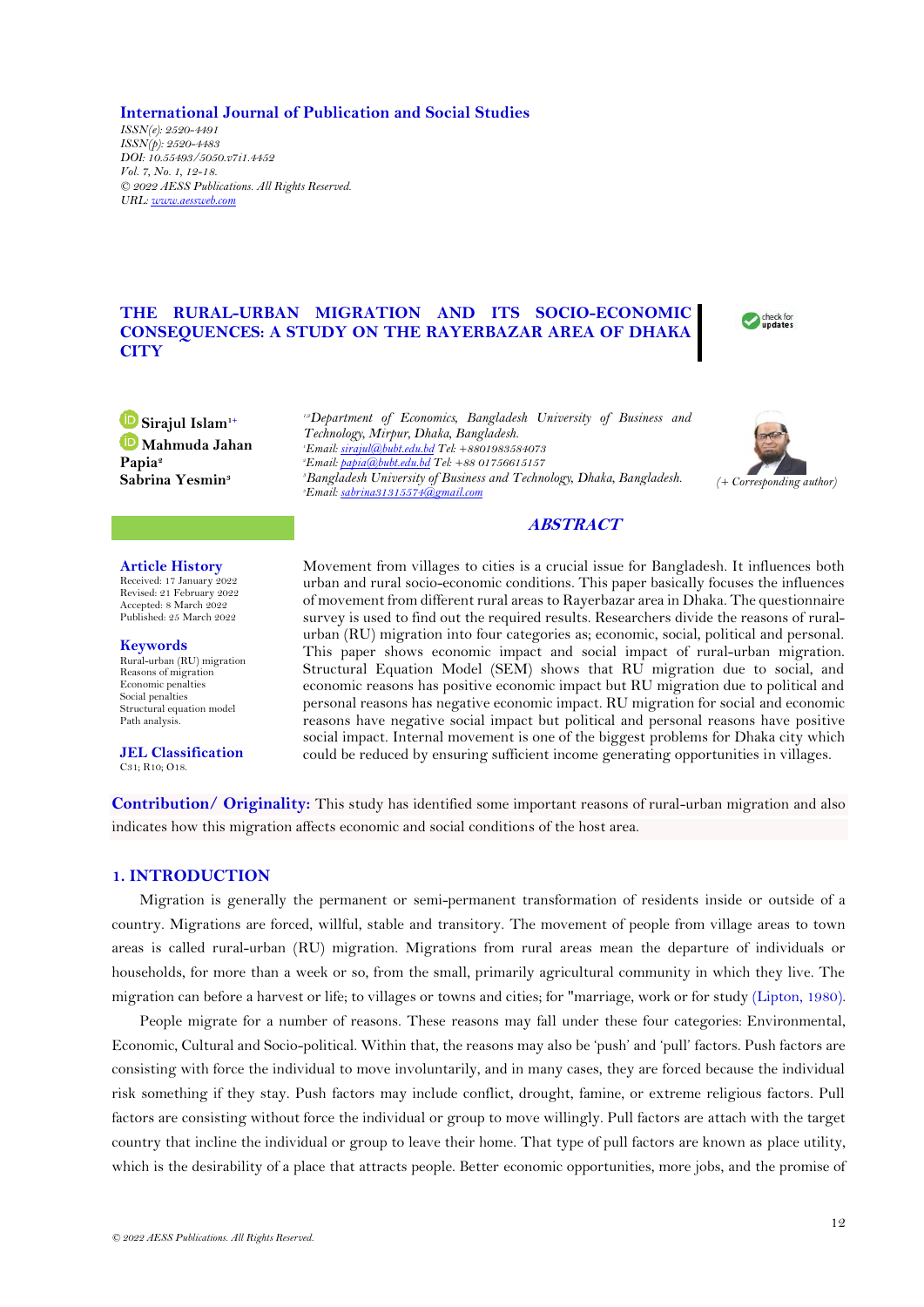a better life often pull people into new locations [\(Migration, 2017\)](#page-6-1). RU migration leads to make rural population size small which could reduce farming and may lead to fall in agricultural production. RU migration also increases the city's growth, veiling a greater area of city's land, rising unplanned urbanization and creating chaos in the city areas. Bangladesh is widely known as a land of natural adversity. Floods, famine, drought, earthquake, cyclones, and river erosions are highly vulnerable. History shows that the people from northern part of Bangladesh moved to Dhaka during the famines like 1943 and 1974. On account of natural disaster, many people moved from these unsafe areas to safe areas. About 74% of migrated people in Dhaka city was in between the period of 1961 to 1974. The net migrates in Dhaka city was 4, 93,264 people from 1974 to 1981. In 2011 migration was 5.62 million, in 1991 it was 4.79 million, and in 2004 it was 4.29 million. Dhaka is growing very fast in case of population and it is now above the tolerable level. After a cyclone named Sidor in 2007 a large number of people moved from Barisal to Dhaka. Many people also came to Dhaka after Aila hit in 2009. For the river erosion many sufferer people come from Rangpur, Gaibandha, Nilphamari in Dhaka city. A lion shares of migrated people live in the slums in Dhaka city who make congestion and also commit many social crimes. On the other hand, these people are the source of cheap labor supply in Dhaka for both formal and informal sector.

This study tries to fulfill the following objectives:

- 1. Uphold the causes behind internal migration in the selected area.
- 2. To check economic and social impacts of RU migration in Rayerbazar, Dhaka.

# **2. LITERATURE REVIEW**

[Lewis \(1954\)](#page-6-2) developed a model extended by Professor [Ranis and Fei \(1961\)](#page-6-3). In this model there are two sectors in an underdeveloped economy, one is old-fashioned (agricultural)sector and another is contemporary (industrial) sector. People move from agricultural sector to industrial sector for having expected higher income in that sector.

[Jahan \(2012\)](#page-6-4) showed the gross inequalities of opportunities among village and city areas. Each year a large number of people migrate from village to city, most of them migrate in Dhaka city. The researcher focused about physical, social and environment impacts of RU migration in Dhaka city. Unplanned urbanization collapses the city's livelihood and environment. [Ishtiaque and Ullah \(2013\)](#page-6-5) described the factors behind the RU migration in Dhaka city. The researchers showed that the migration was extremely subjective to pull factors than to push elements.

[Akter \(2010\)](#page-6-6) described that a large number of people coming from rural areas to urban slums and creating urban problems. People living in the slums are uneducated and having low income. The living condition of slum dwellers are very poor and they do not have proper water and sanitation facilities. So, they are facing many diseases like diarrhea and other water-borne diseases. [Haque and Islam \(2012\)](#page-6-7) explained that rural economic conditions could be improved by creating new employment opportunities and education facilities in rural areas. Thus the RU migration could be reduced. This paper uses the primary data to identify the key motives of RU migration in Rayerbazar area and impacts of RU migration on socio-economic conditions.

### **3. METHODOLOGY**

Methodology consists of four parts such as; Sample Selection, Research Design, Data Collection, and Structural Equation Model (SEM).

## *3.1. Sample Selection*

This study uses primary data of Rayerbazer, Mohammadpur area of Dhaka city based on field survey. The study uses data from 100 respondents on random basis as there was no focus group or classification of group to collect data and no standard method of selecting sample size. Researchers divide the questioners into five parts as: Personal information, Status of migrants at current location, Status of current expenditure, Factor behind RU migration and impacts of RU migration in the Rayerbazar area.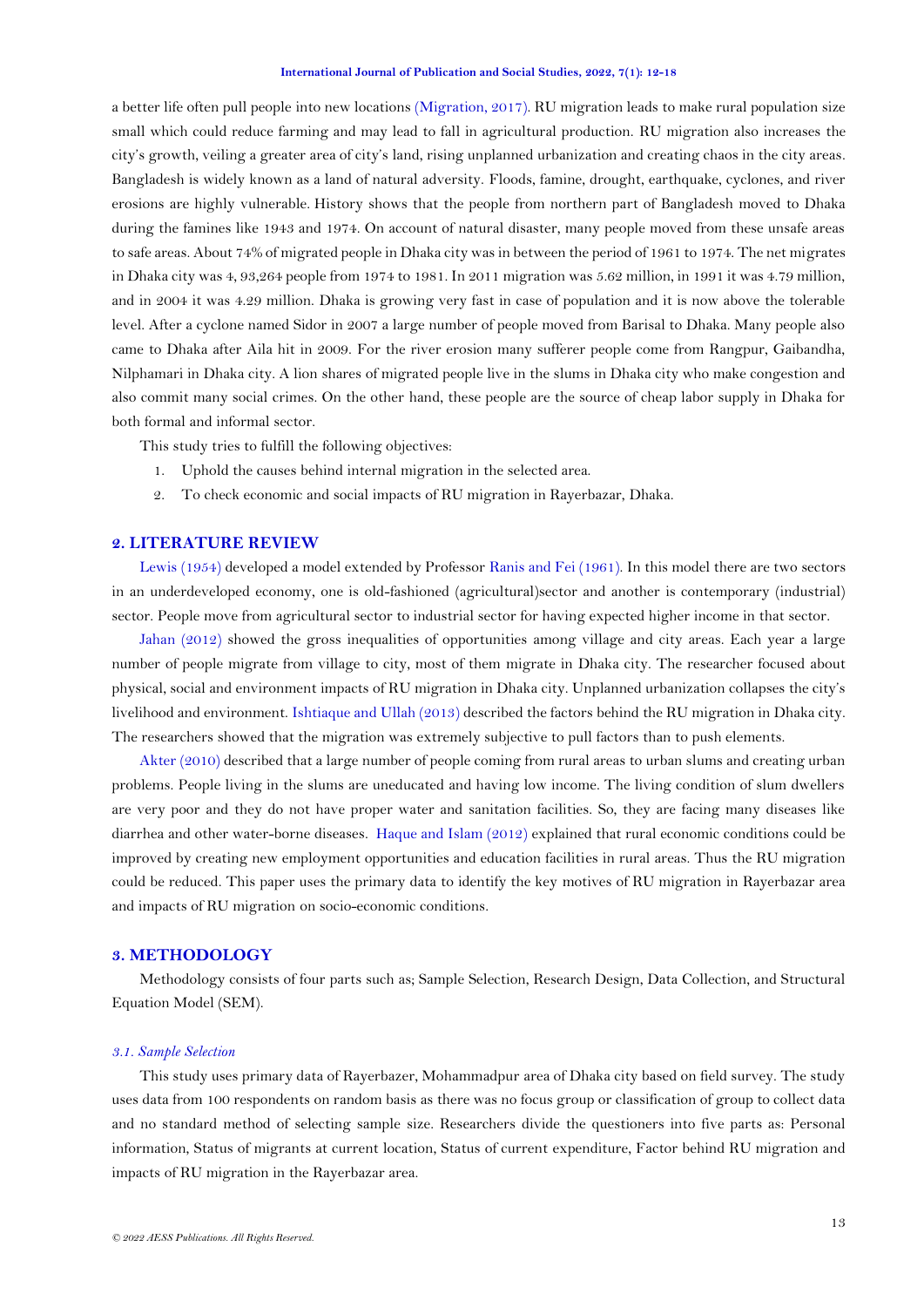#### *3.2. Research Design*

This research work uses the quantitative analysis by the means of different advanced techniques. Initial stage shows the fitness of variable by using non-parametric test. Structural Equation Model (SEM) is used to show relationship.

## *3.3. Data Collection*

Data collection consists of: (1) Personal Information, (2) Status of migrants at current location, (3) Status of Current Expenditure, (4) Factor behind Rural-Urban Migration, (5) Impacts of Migration. All data have been converted to natural logarithm to find out uniformity of data for final use. MS Excel, Stata version12, SPSS software version 22 were used to get numerical results.

#### *3.4. Structural Equation Model (SE Model)*

A SE model was first developed by [Hoyle \(1995\)](#page-6-8). It determines the relationship between exogenous variable to endogenous variable. The SE model uses Chi-square test for testing hypotheses. The following equation represents SEM:

<span id="page-2-0"></span>
$$
Y = \alpha_1 + \beta_1 X + e.Y(1)
$$

Here [Equation 1](#page-2-0) represents a simple linear regression. Y is the dependent variable and X is the independent variable here. e.Y represents the stochastic error term of explained variable. Another way the model can be written as:

 $X \rightarrow Y(2)$ 

Equation 2 argues how X influences Y. It is a path equation. That means to add *β* (coefficient) to the linear equation for Y like  $β$ *i*n [Equation 1](#page-2-0) where  $β$ *i*s called the path coefficient. It is a measurement model, a term loaded with meaning for some researchers. Here X is an independent variable and also could be a latent variable depending on some manifest variables  $x_1$ and  $x_2$  as:

$$
x_1 = \alpha_1 + \beta_1 X + e.x_1 (3)
$$
  

$$
x_2 = \alpha_2 + \beta_2 X + e.x_2 (4)
$$

Y is a variable depending on the value of X [Equation 1.](#page-2-0) In this particular study the economic reasons of migration (er), social reasons of migration (sr), political reasons of migration (pr), and personal reasons of migration (prr) are independent variables and economic impacts of migration (em), social impacts of migration (sm) are dependent variables. In this particular analysis first model shows that er→em, sr→em, pr→em, prr→em, and second model shows that er $\rightarrow$ sm, sr $\rightarrow$ sm, pr $\rightarrow$ sm, pr $\rightarrow$ sm. The following structures represent desired model for SEM:



Figure 1. Structural equation model of economic and social impacts.

<span id="page-2-1"></span>[Figure 1](#page-2-1) illustrates the hypothetical structural equation model where left panel shows the SEM of economic impacts of RU migration due to different reasons and the right panel reflects the social impacts of RU migration for the same reasons.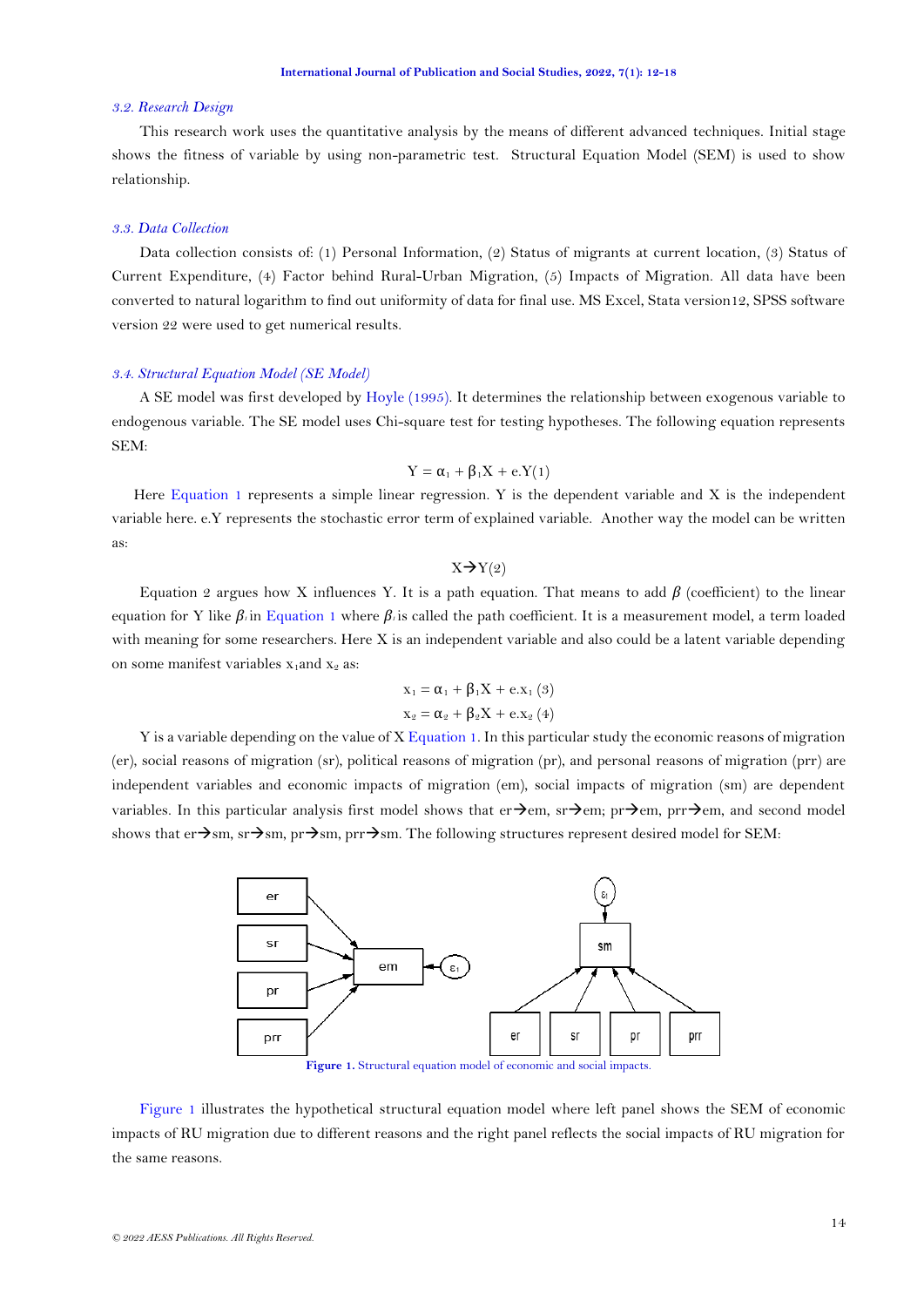# **International Journal of Publication and Social Studies, 2022, 7(1): 12-18**

<span id="page-3-0"></span>

| Variables                                                                        | $Mean(\mu)$                                                           | Df       | t-value          | p-value        | Accept(A)/     |
|----------------------------------------------------------------------------------|-----------------------------------------------------------------------|----------|------------------|----------------|----------------|
|                                                                                  | $\Gamma$ H <sub>o</sub> : $\mu = 3H$ <sub>1</sub> :<br>$\mu \neq 3$ ] |          |                  |                | Reject (R)     |
| 1. Economic reasons $(X1)$                                                       |                                                                       |          |                  |                |                |
| a. You were poor in village. (x11)                                               | 3.41                                                                  | 99       | 19.390           | 0.000          | R              |
| b. There were very few job opportunities in village.(x12)                        | 3.92                                                                  | 99       | 29.623           | 0.000          | $\overline{R}$ |
| c. Living standard was low.(x13)                                                 | 3.42                                                                  | 99       | 21.008           | 0.000          | $\mathbb{R}$   |
| d. You were deprived from your expected wage.(x14)                               | 3.16                                                                  | 99       | 24.154           | 0.003          | $\mathbb{R}$   |
| e. Because of available credit facilities in Dhaka city. $(x15)$                 | 4.53                                                                  | 99       | 52.077           | 0.000          | $\mathbf R$    |
| f. To get higher income. $(x16)$                                                 | 4.47                                                                  | 99       | 37.736           | 0.000          | $\overline{R}$ |
| g. For working with advanced technology.(x17)                                    | 2.78                                                                  | 99       | 23.118           | 0.000          | $\mathbf R$    |
| h. To become industrial worker. $(x18)$                                          | 2.31                                                                  | 99       | 20.206           | 0.000          | R              |
| 2. Social reasons $(X2)$<br>a. To get relief from any direct crime. $(x21)$      |                                                                       |          |                  |                | R              |
| b. Occurrence of famine, diseases, violence.(x22)                                | 1.27<br>1.71                                                          | 99<br>99 | 23.183<br>13.774 | 0.000<br>0.000 | $\mathbf R$    |
| c. Because of joblessness in your area.(x23)                                     | 3.73                                                                  | 99       | 27.088           | 0.000          | R              |
| d. Because of geographical location(far away from city).(x24)                    | 3.24                                                                  | 99       | 22.128           | 0.008          | ${\bf R}$      |
| e. For protection, food and medical facilities $(x25)$                           | 3.45                                                                  | 99       | 25.255           | 0.000          | $\mathbb{R}$   |
| f. High level of exploitations in rural area. $(x26)$                            | 2.74                                                                  | 99       | 19.818           | 0.001          | $\mathbf R$    |
| g. Family disagreements. $(x27)$                                                 | 1.66                                                                  | 99       | 14.806           | 0.000          | R              |
| h. Conflict with neighbors. (x28)                                                | 1.59                                                                  | 99       | 16.131           | 0.000          | ${\bf R}$      |
| i. Affected by the rural land tenure nature. $(x29)$                             | 1.78                                                                  | 99       | 15.465           | 0.000          | $\mathbb{R}$   |
| j. Inheritance patterns. (x210)                                                  | 1.91                                                                  | 99       | 13.853           | 0.000          | $\mathbf R$    |
| k. Did not respected by others. $(x211)$                                         | 1.58                                                                  | 99       | 15.693           | 0.000          | $\mathbf R$    |
| l. Affected by the different cultural values. (x212)                             | 2.05                                                                  | 99       | 14.468           | 0.000          | ${\bf R}$      |
| m. For children's education( $x_{213}$ )                                         | 2.00                                                                  | 99       | 15.933           | 0.000          | $\mathbf R$    |
| n. Social structure was not good. $(x_{214})$                                    | 3.51                                                                  | 99       | 26.553           | 0.000          | R              |
| 3. Political Reasons $(X_3)$                                                     |                                                                       |          |                  |                |                |
| a. Pressure of opposition party. $(x_{31})$                                      | 1.24                                                                  | 99       | 21.729           | 0.000          | R              |
| b. To get political shelter. $(x_{32})$                                          | 1.21                                                                  | 99       | 27.923           | 0.000          | $\mathbf R$    |
| c. Because of political strife. $(x_{33})$                                       | 1.19                                                                  | 99       | 21.133           | 0.000          | R              |
| d. Conflict with your own party members $(x_{34})$                               | 1.20                                                                  | 99       | 19.900           | 0.000          | $\mathbf R$    |
| e. To avoid family politics. (x35)                                               | 1.56                                                                  | 99       | 12.996           | 0.000          | $\mathbf R$    |
| 4. Personal reasons $(X_4)$                                                      |                                                                       |          |                  |                |                |
| To get better opportunities for your<br>a.<br>own<br>education. $(x_{41})$       | 1.87                                                                  | 99       | 12.181           | 0.000          | R              |
| b. You came with your family after your marriage. $(x_{42})$                     | 2.66                                                                  | 99       | 15.021           | 0.000          | $\mathbf R$    |
| c. To escape from poverty. $(x_{43})$                                            | 3.65                                                                  | 99       | 22.935           | 0.000          | R              |
| d. For becoming self-employed. $(x_{44})$                                        | 4.19                                                                  | 99       | 46.211           | 0.000          | R              |
| e. To expand your own capability level. $(x_{45})$                               | 4.21                                                                  | 99       | 46.093           | 0.000          | $\mathbf R$    |
| f. To gain fame. $(x_{46})$                                                      | 3.03                                                                  | 99       | 29.434           | 0.000          | $\mathbf R$    |
| g. To gain experience $(x_{47})$                                                 | 3.65                                                                  | 99       | 33.611           | 0.000          | $\mathbf R$    |
| 1. Economic impacts $(Y_1)$                                                      |                                                                       |          |                  |                |                |
| a. Reducing job opportunities. $(y_{11})$                                        | 3.59                                                                  | 99       | 21.651           | 0.000          | $\mathbf R$    |
| b. Increasing competition in labor market. $(y_{12})$                            | 4.13                                                                  | 99       | 47.994           | 0.000          | $\mathbf R$    |
| c. Increasing living cost. $(y_{13})$                                            | 4.72                                                                  | 98       | 79.590           | 0.000          | $\mathbf R$    |
| d. Low cost labor. $(y_{14})$                                                    | $2.47\,$                                                              | 99       | 17.003           | 0.000          | $\mathbf R$    |
| e. Increasing medical cost due to lower living<br>standard. $(y_{15})$           | 4.09                                                                  | 99       | $36.517\,$       | 0.000          | R              |
| f. Introduction of new entrepreneur. $(y_{16})$                                  | 3.46                                                                  | 99       | 36.121           | 0.000          | R              |
| g. Increasing rate of investment due to higher level of<br>$deposit(y_{17})$     | 2.84                                                                  | 99       | 26.768           | 0.000          | R              |
| h. Industrialization $(y_{18})$                                                  | $3.88\,$                                                              | 99       | 29.389           | 0.000          | $\mathbf R$    |
| 2. Social impacts $(Y_2)$                                                        |                                                                       |          |                  |                |                |
| a. Utilization of human resource. $(y_{21})$                                     | 3.17                                                                  | 99       | 20.884           | 0.000          | $\mathbf R$    |
| b. Reducing housing facilities. $(y_{22})$                                       | 3.88                                                                  | 99       | 27.397           | 0.000          | $\mathbf R$    |
| c. Overcrowding in Dhaka city.(y23)                                              | 4.77                                                                  | 99       | 71.787           | 0.000          | R              |
| d. Damaging environment. $(y_{24})$                                              | 4.65                                                                  | 99       | $57.498\,$       | 0.000          | $\mathbf R$    |
| e. Reducing the rate of polygamy, dowry and child<br>marriage $(y_{25})$         | $3.17\,$                                                              | 99       | 25.407           | 0.000          | $\mathbf R$    |
| f. Reducing the amount of land in Dhaka city.( $y_{26}$ )                        | 4.61                                                                  | 99       | 55.710           | 0.000          | R              |
| g. Delay in marriage (y27)                                                       | $3.28\,$                                                              | 99       | $25.950\,$       | 0.002          | R              |
| h. Reducing social crime.(y28)                                                   | 1.92                                                                  | 99       | 13.079           | 0.000          | $\mathbf R$    |
| i. Pressure of population decreasing the facilities of basic<br>$needs.(y_{29})$ | 4.66                                                                  | 99       | 59.641           | 0.000          | $\mathbf R$    |

j. Create congestion.( $y_{210}$ ) 4.55 99 74.679 0.000 R

### **Table1.** Justification of the variables.

 $\overline{a}$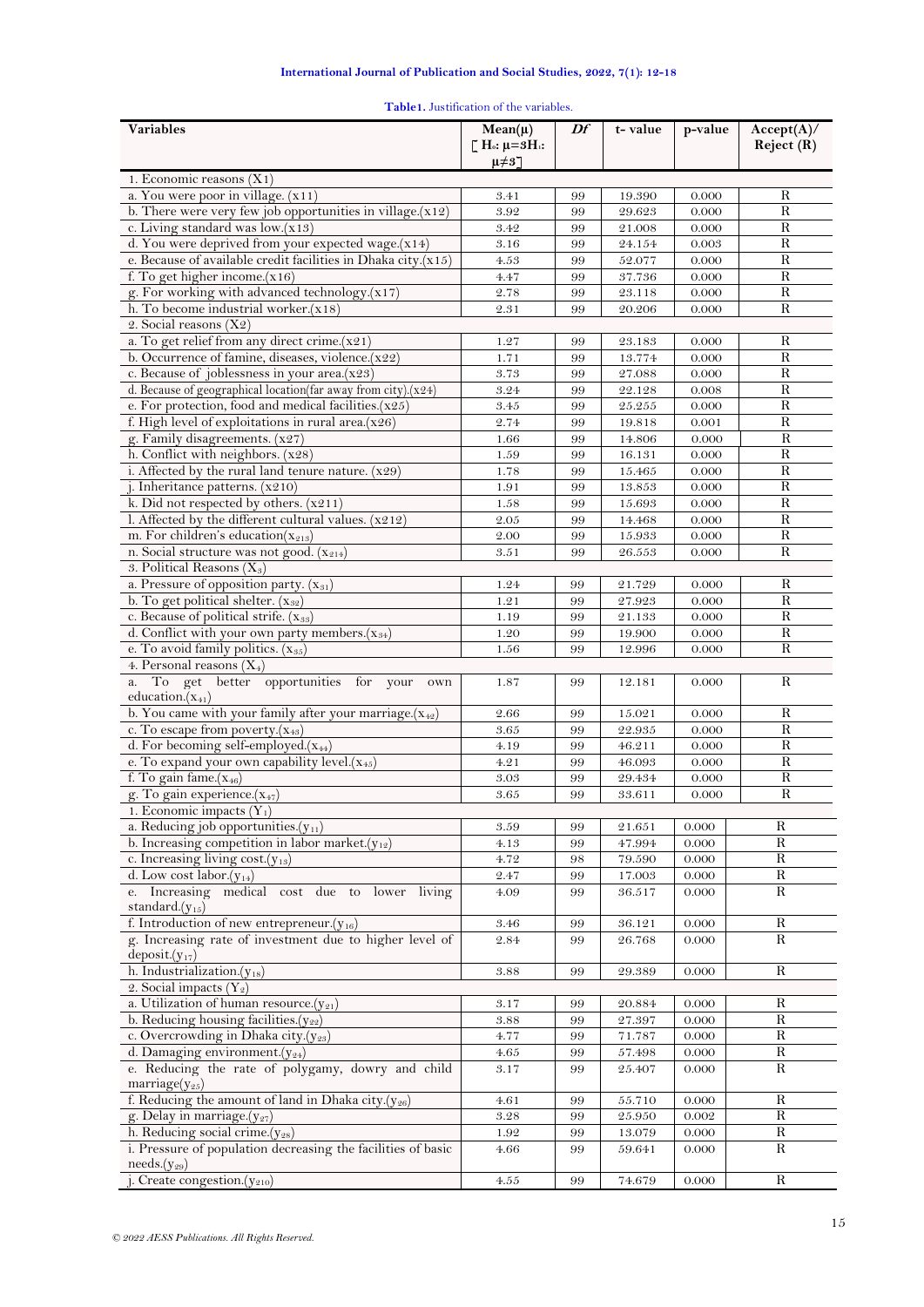### **4. FINDINGS OF THE STUDY**

This is the most important part of this study. The first segment shows justification of variables and the second segment shows the results of SEM.

### *4.1. Justification of the Variables regarding Rural Urban Migration*

[Table1](#page-3-0) Shows the test of all variables to justify whether there is any insignificant variable.

From the [Table 1](#page-3-0) it is seen that each of the variables of factor behind RU migration and its impacts on the city's life after migration, is significant as the p-value is less than .05 at 95% confidence, hence the t-value is greater than the tabulated value. Thus the null hypotheses are rejected in all cases, and it implies that all variables are significant. The [Table 1](#page-3-0) shows that the mean value of the variables included in Economic reasons  $(X_1)$ , Social reasons  $(X_2)$ , Personal reasons  $(X_4)$ , Economic impact  $(Y_1)$ , Social impacts  $(Y_2)$  are greater than 3 (i.e.  $\mu > 3$ ), therefore it indicates that the participants mostly agreed with those reasons and impacts of RU migration. Except sub-variables $x_{17}$ ,  $x_{18}$  of  $X_1$  variable, sub-variables $x_{21}$ ,  $x_{22}$ ,  $x_{26}$ - $x_{213}$ of  $X_2$  variable, sub-variables  $x_{41}$ ,  $x_{42}$  of  $X_4$  variable and all sub-variables of  $X_3$ ; sub-variables  $y_{14}$ ,  $y_{17}$  of  $Y_1$  variable and sub-variable  $y_{28}$  of  $Y_2$  variable is smaller than 3 (i.e.  $\mu$ <3), it exposes that participants are disagreed with those reasons and impacts. All are rejecting at 5% significant level.

## *4.2. The Economic Effects of RU Migration*

The result of SEM between economic impacts and different reasons of migration has shown in the following table and the graph.

<span id="page-4-1"></span>

| <b>Structural</b> | Coef     | <b>OIM</b> | z       | p ><br>${\bf z}$ | 95% Conf. Interval |          |
|-------------------|----------|------------|---------|------------------|--------------------|----------|
| $em<$ -           |          | Std. Err.  |         |                  |                    |          |
| er                | 1.095    | 0.542      | 2.02    | 0.043            | 0.033              | 2.158    |
| sr                | 1.826    | 0.499      | 3.66    | 0.000            | 0.847              | 2.804    |
| <sub>pr</sub>     | $-6.412$ | 2.092      | $-3.06$ | 0.002            | $-10.514$          | $-2.311$ |
| prr               | $-2.447$ | 0.686      | $-3.56$ | 0.000            | $-3.794$           | $-1.101$ |
| cons              | 10.889   | 2.077      | 5.24    | 0.000            | 6.817              | 14.960   |
| Variance          | 0.128    | 0.074      |         |                  | 0.042              | 0.398    |
| e. em             |          |            |         |                  |                    |          |

**Table 2.** RU migration and its economic penalties.



**Figure 2.** Economic parodies of RU migration.

<span id="page-4-0"></span>The [Table](#page-4-0) 2 and the [Figure](#page-4-1) 2 have shown that the economic reasons of migration has a same directional effect on economic activities of Rayerbazar. The path analysis shows that if er (economic reason) changes by 1 percent then em(economic impact) changes 1.09 percent positively. 1 percent change in sr (social reasons) leads to a 1.82 percent positive change in em. But political and personal reason has a negative economic impact. That is, 1 percent increase in migration due to pr (political reason) leads to reduce economic welfare by 6.4 percent. Again 1 percent change in personal reason adversely affects economy by 2. 4 percent. All the results are found significant at 5% level.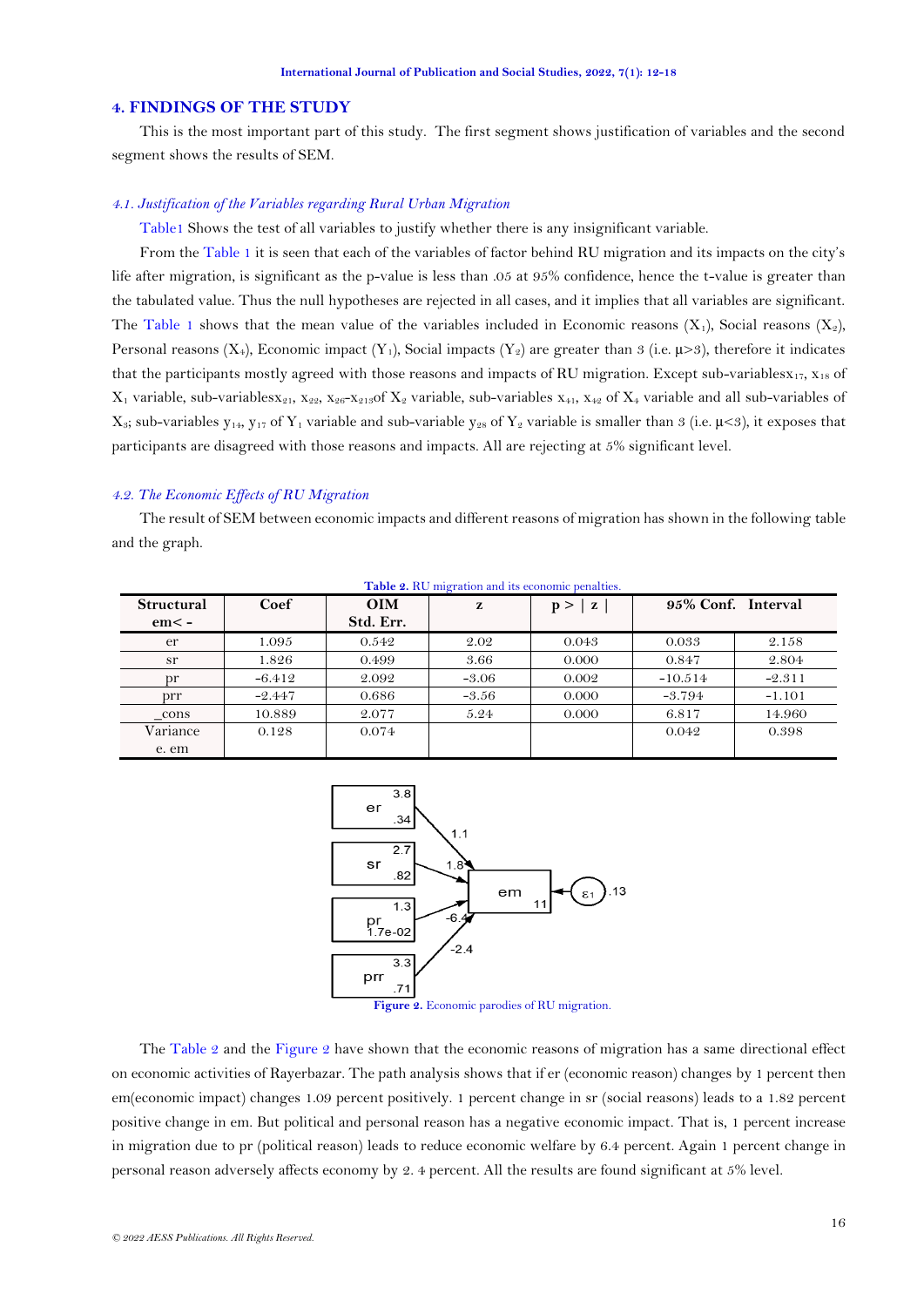#### *4.3. The Social Impact due to Rural Urban Migration*

The result of SEM between social impacts and different reasons of migration has shown in the following graph and the table.



**Figure 3.** RU migration and its social penalties.

<span id="page-5-0"></span>

| <b>Table 3.</b> It is migration and its social penalties. |          |            |         |                     |                    |          |
|-----------------------------------------------------------|----------|------------|---------|---------------------|--------------------|----------|
| <b>Structural</b>                                         | Coef     | <b>OIM</b> | z       | $\mathbf{z}$<br>p > | 95% Conf. Interval |          |
| $sm < -$                                                  |          | Std. Err.  |         |                     |                    |          |
| er                                                        | $-1.798$ | 0.242      | $-7.42$ | 0.000               | $-2.273$           | $-1.323$ |
| sr                                                        | $-0.292$ | 0.223      | $-1.31$ | 0.190               | $-0.729$           | 0.145    |
| pr                                                        | 7.556    | 0.935      | 8.08    | 0.000               | 5.722              | 9.390    |
| prr                                                       | 1.410    | 0.307      | 4.59    | 0.000               | 0.808              | 2.012    |
| cons                                                      | $-2.648$ | 0.928      | $-2.85$ | 0.004               | $-4.469$           | $-0.828$ |
| Variance                                                  | 0.025    | 0.014      |         |                     | 0.0082             | 0.079    |
| e. sm                                                     |          |            |         |                     |                    |          |

**Table 3.** RU migration and its social penalties.

<span id="page-5-1"></span>[Figure 3](#page-5-0) [&Table 3](#page-5-1) show that there is negative relationship between er and sm (social impact). 1 percent change in er leads to 1.7 percent negative effect on the society. But sr is insignificant as p value exceeds 5% level of significance. So there is no relationship detected between sm and sr. Above figure and table also express a positive relationship between pr and sm. It shows that a 1 percent change in pr leads to 7.5 percent positive change in sm. And also 1 percent change in personal reason brings 1.4 percent positive change in social impacts.

Here it can be realised that whatever reasons of migration from rustic area to town area it has both positive and negative effects on social and economic conditions of an area. But this study shows that the negative effects dominate the positive effects. Even though, rural-urban migration is important to have required number of labor for industrialization but it is creating urban gigantism problem in our country. The increase of slums, social crimes and pollutions are common problems of excessive migration in Dhaka city.

## **5. CONCLUSION AND RECOMMENDATION**

Dhaka is a lucrative place for the people of all other areas to migrate due to having higher income options. Top companies and industries are located in Dhaka. Most of the universities specially the private universities are also situated in Dhaka city. The migration in Dhaka city is too high that it makes Dhaka as a highly clumsy and polluted city in the world. As this research found relatively negative significances of RU migration in Rayerbazar area of Dhaka city, so the government should take effective internal migration control policy. Rural urban migration especially migration to Dhaka city could be reduced by ensuring sufficient job opportunities in rural areas with appropriate payment. The government should come out from first city bias policies and must concentrate to take policies for improving rural areas.